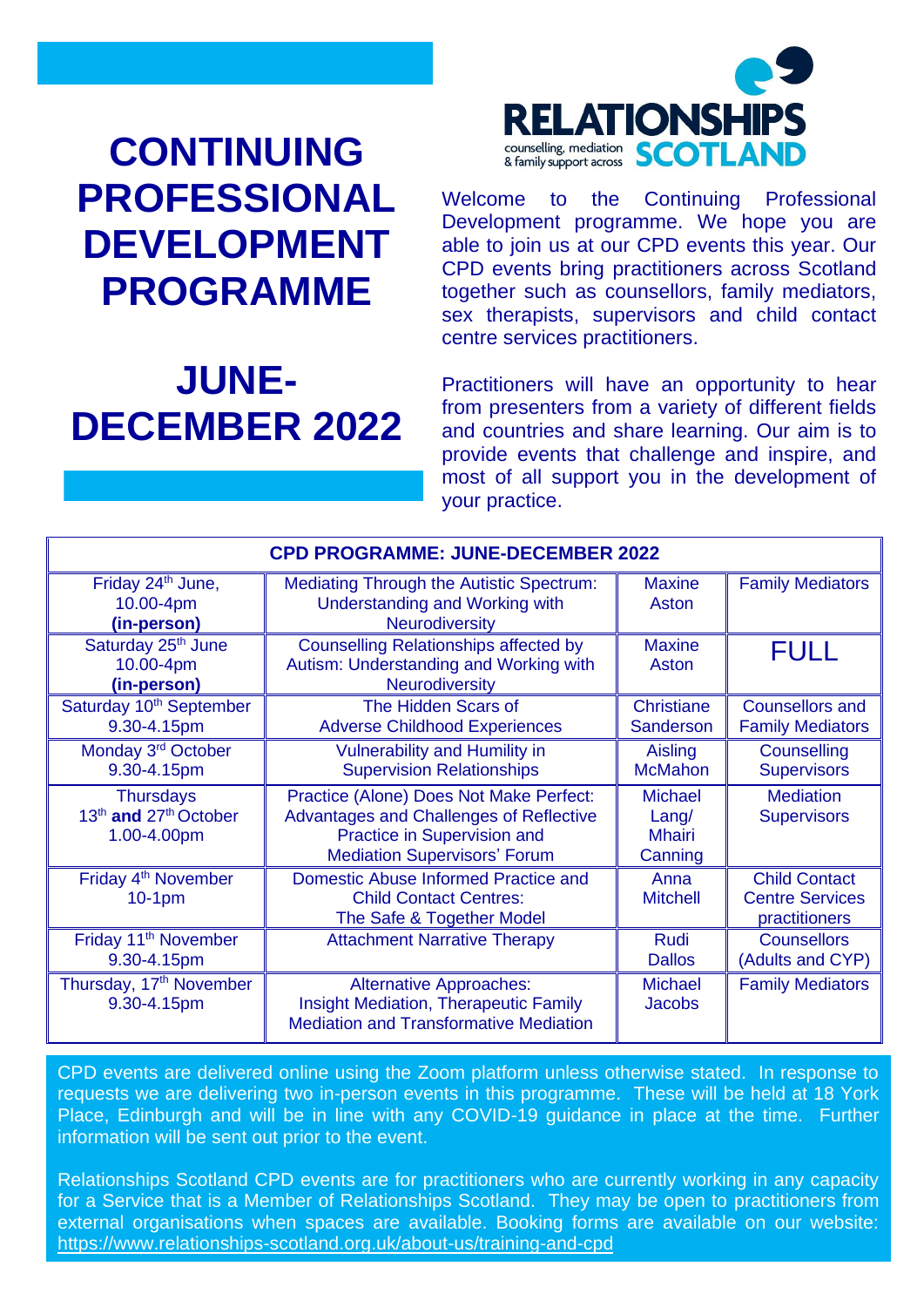| <b>Mediating Through the Autistic Spectrum:</b><br><b>Understanding and Working with Neurodiversity</b> |                          |  |
|---------------------------------------------------------------------------------------------------------|--------------------------|--|
| Date: Friday 24 <sup>th</sup> June 10am-4pm (in-person)                                                 | Presenter: Maxine Aston  |  |
| <b>For: Family Mediators</b>                                                                            | CPD Points: 6 Category A |  |
| Cost: Relationships Scotland Members: £70/ Non-Members £140                                             |                          |  |

Difficulties in communication, both verbal and nonverbal, form part of the diagnostic criteria for an Autism Spectrum Condition (ASC). The mediation process encourages separated parents to communicate; for the mediator working with neurodiverse parents it can feel very challenging, especially if their awareness or understanding of Autism is limited. It is the aim of this workshop to increase understanding of parents and families affected by ASC and to learn the importance of working with a dualistic approach. This workshop will also consider specific challenges that may arise where children are on the autistic spectrum and participants will increase their awareness of the diverse needs of both parents and children affected by ASC in a mediation context.

This workshop will be **in-person** and is highly interactive. The session will include discussion groups, pair work, video clips, role plays, exercises, PowerPoint presentations and time for questions and answers.

**Maxine Aston** has an MSc in Health Psychology and worked as an BACP accredited counsellor for over twenty years. Maxine is also qualified as a supervisor and a teacher in Adult Education. Maxine runs her own Counselling Centre and has specialised in individuals, couples and families affected by Autism since 1998. Maxine is the author of six books on this topic. Maxine's book 'The Other Half of Asperger Syndrome' was the first book published worldwide on relationships when one partner has Asperger Syndrome. Maxine has been running workshops for therapists and professionals for over twenty years. Maxine's workshop for partners that live with a person with on the Spectrum, has been highly successful and attended by participants from all over the world. For more information about Maxine's books, articles, research and training see: <https://www.maxineaston.co.uk/>

| <b>Counselling Relationships affected by Autism:</b><br><b>Understanding and Working with Neurodiversity</b> |                                 |  |
|--------------------------------------------------------------------------------------------------------------|---------------------------------|--|
| Date: Saturday 25 <sup>th</sup> June, 10am-4pm (in-person)   Presenter: Maxine Aston                         |                                 |  |
| <b>For: Counsellors - FULL</b>                                                                               | <b>CPD Points: 6 Category A</b> |  |
| Cost: Relationships Scotland Members £70/ Non-Members £140                                                   |                                 |  |

One of the reasons that counselling couples affected by Autism is often unsuccessful is down to the lack of knowledge and understanding by the therapist. It is the aim of this workshop to provide a better insight and understanding of what being in a neurodiverse relationship means for both partners. Participants will learn the importance of working with a dualistic approach and how a therapist can help provide a way forward for couples to learn better to communicate and appreciate the differences between them.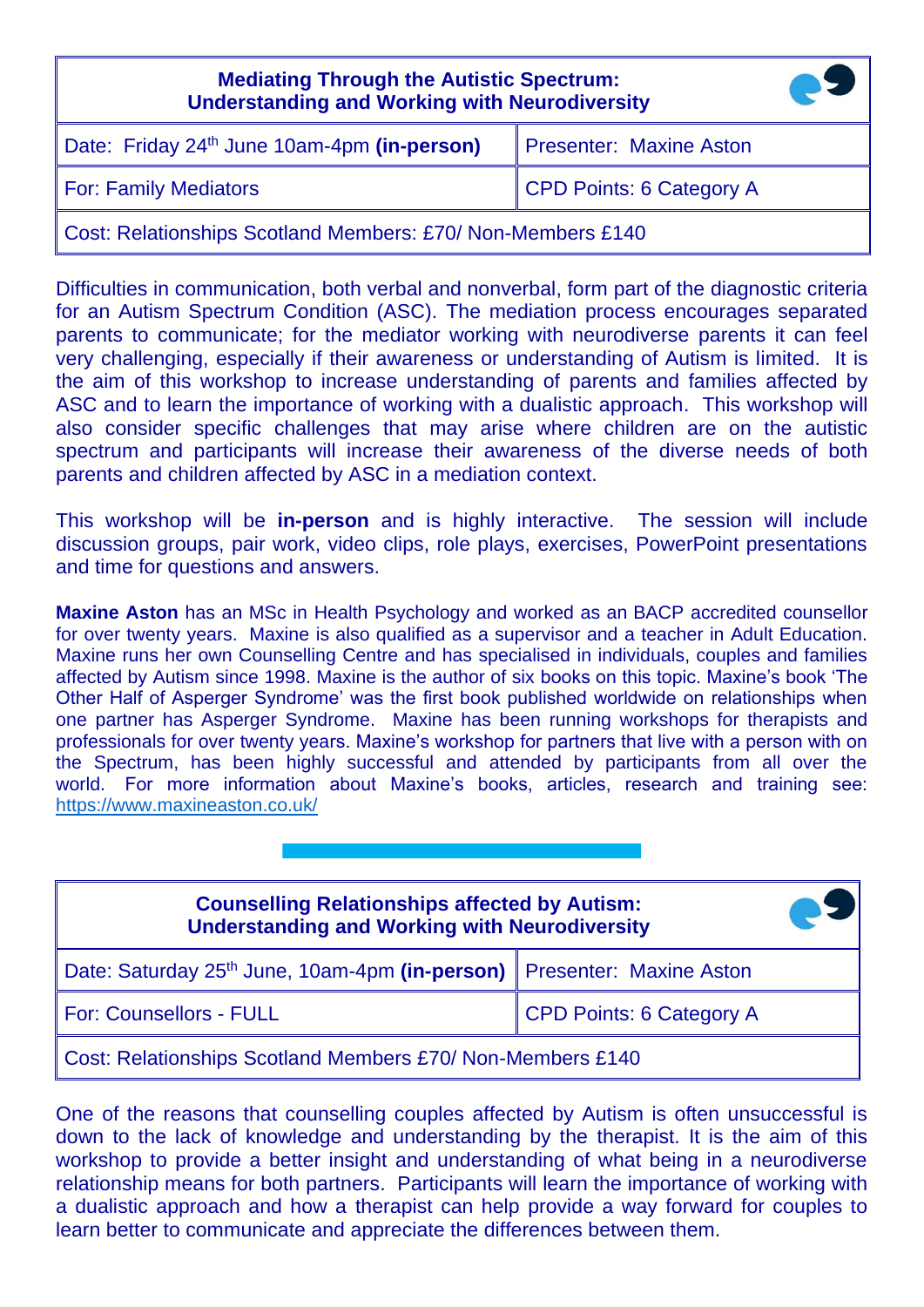This workshop will be **in-person** and is highly interactive. The session will include discussion groups, pair work, video clips, role plays, exercises, PowerPoint presentations and time for questions and answers.

**Maxine Aston** has an MSc in Health Psychology and worked as an BACP accredited counsellor for over twenty years. Maxine is also qualified as a supervisor and a teacher in Adult Education. Maxine runs her own Counselling Centre and has specialised in individuals, couples and families affected by Autism since 1998. Maxine is the author of six books on this topic. Maxine's book 'The Other Half of Asperger Syndrome' was the first book published worldwide on relationships when one partner has Asperger Syndrome. Maxine has been running workshops for therapists and professionals for over twenty years. Maxine's workshop for partners that live with a person with on the Spectrum, has been highly successful and attended by participants from all over the world. For more information about Maxine's books, articles, research and training see: <https://www.maxineaston.co.uk/>

| The Hidden Scars of Adverse Childhood Experiences          | <b>PE</b>                              |  |
|------------------------------------------------------------|----------------------------------------|--|
| Date: Saturday 10 <sup>th</sup> September, 9.30-4.15pm     | <b>Presenter: Christiane Sanderson</b> |  |
| For: Counsellors and Family Mediators                      | <b>CPD Points: 6 Category A</b>        |  |
| Cost: Relationships Scotland Members £60/Non-Members: £120 |                                        |  |

Since the original and highly influential study on Adverse Childhood Experiences (ACEs) *(Felitti et al, 1998)*, there has been a growing body of evidence that strongly associates ACEs with both physical and psychological manifestations in adulthood. As counsellors and family mediators, it's not just imperative that we comprehend the linkages between ACE factors and clinical manifestations but also understand the cumulative impact of ACE factors.

This workshop will identify and discuss the range of ACEs and we will look at the challenges presented by cumulative ACE factors – ranging from attachment disruptions to chronic anxiety states; and examine the different responses required in counselling and family mediation. Emphasis will be placed on contextualising the impact of ACEs as necessary adaptations that individuals have to make in order to cope and survive exposure to chaotic, unpredictable and stressful environments from which they cannot escape. The workshop will also introduce the range of Protective and Compensatory Experiences (PACEs) which can buffer the immediate and long‐term effects of ACEs and we will consider how these can be facilitated in the different contexts.

**Christiane Sanderson BSc, MSc.** is a senior lecturer in Psychology at the University of Roehampton, of London with 26 years of experience working with survivors of childhood sexual abuse and sexual violence. She has delivered consultancy, continuous professional development and professional training for parents, teachers, social workers, nurses, therapists, counsellors, solicitors, the NSPCC, the Catholic Safeguarding Advisory Committee, the Methodist Church, the Metropolitan Police Service, SOLACE, the Refugee Council, Birmingham City Council Youth Offending Team, and HMP Bronzefield.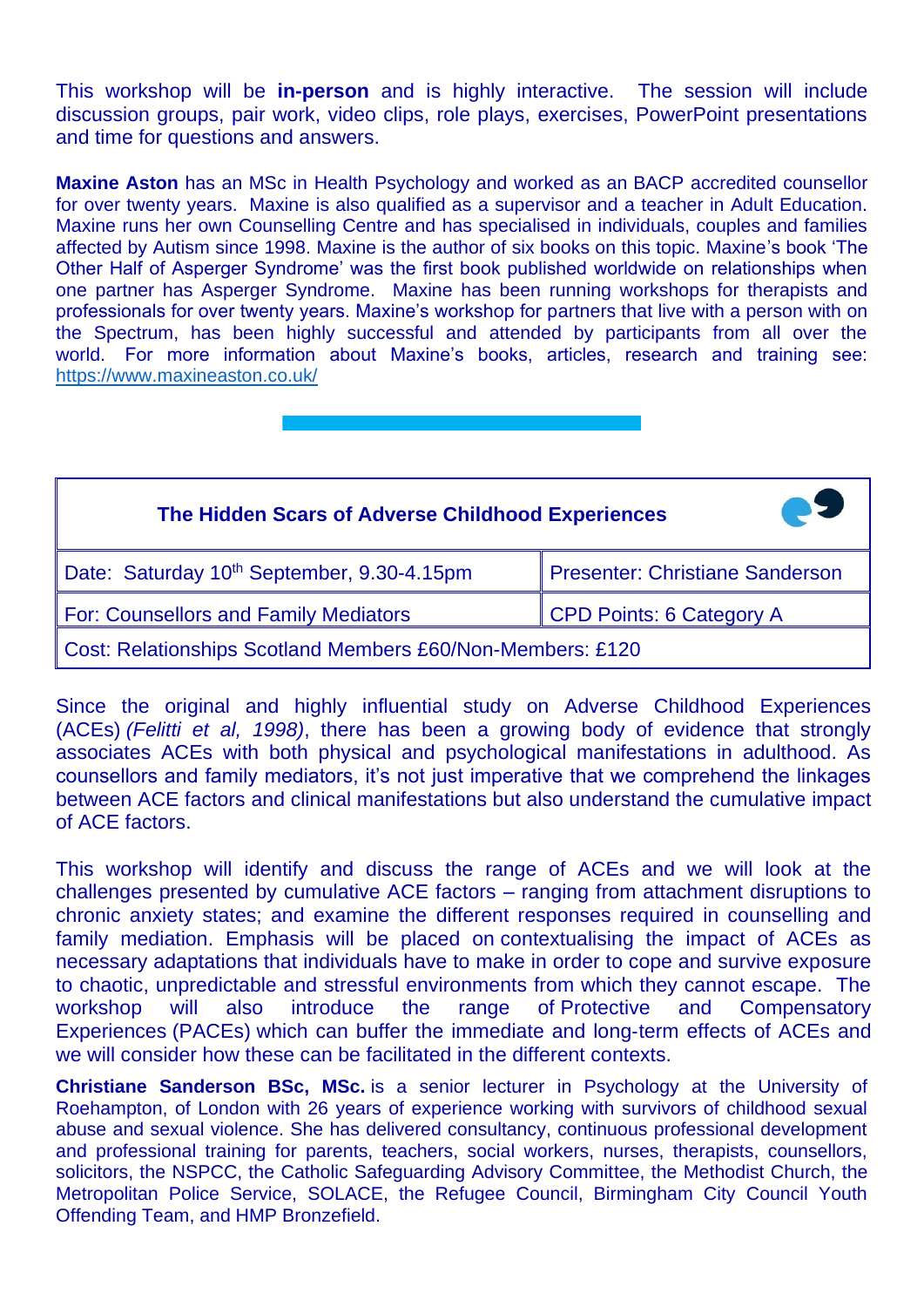She is the author of *Counselling Skills for Working with Shame*, *Counselling Skills for Working with Trauma: Healing from Child Sexual Abuse, Sexual Violence and Domestic Abuse, Counselling Adult Survivors of Child Sexual Abuse*, 3rd edition, *Counselling Survivors of Domestic Abuse*, *The Seduction of Children: Empowering Parents and Teachers to Protect Children from Child Sexual Abuse*, and *Introduction to Counselling Survivors of Interpersonal Trauma*, all published by Jessica Kingsley Publishers. She has also written *The Warrior Within: A One in Four Handbook to Aid Recovery from Sexual Violence;* The *Spirit Within: A One in Four Handbook to Aid Recovery from Religious Sexual Abuse Across All Faiths* and *Responding to Survivors of Child Sexual Abuse: A pocket guide for professionals, partners, families and friends* for the charity *One in Four* for whom she is a trustee.

| <b>Vulnerability and Humility in Supervision Relationships</b> |                                   |  |
|----------------------------------------------------------------|-----------------------------------|--|
| Date: Monday 3rd October, 9.30-4.15pm                          | <b>Presenter: Aisling McMahon</b> |  |
| <b>For: Counselling Supervisors</b>                            | <b>CPD Points: 6 Category A</b>   |  |
| Cost: Relationships Scotland Members £60/ Non-Members: £120    |                                   |  |

The complexity of our therapeutic work with people who are experiencing distress and adversity impacts on us at both a professional and personal level. At times, we can feel vulnerable and acutely aware of the limits of our competence, feeling that we are not enough or not able. Having supervision relationships where we can both *think* and *feel* deeply about our work and the challenges we experience can support us to connect with our own vulnerability and humility as resources to support our practice.

This workshop will offer an opportunity to think together about how the quality of the supervision relationship forms a key part of fostering an optimal environment for effective supervisory work.

**Dr. Aisling McMahon** is a clinical psychologist, integrative psychotherapist and clinical supervisor, and is also currently training as a group analyst. She works as an Assistant Professor in Dublin City University, Ireland, where she teaches on postgraduate psychotherapy and clinical supervision training programmes. With Peter Hawkins, Aisling is co-author of the 5th ed. of *Supervision in the Helping Professions* (2020), she has written various academic and professional papers on clinical supervision (available at [https://www.researchgate.net/profile/Aisling-Mcmahon-2\)](https://www.researchgate.net/profile/Aisling-Mcmahon-2), and she regularly presents supervision workshops and research papers nationally and internationally.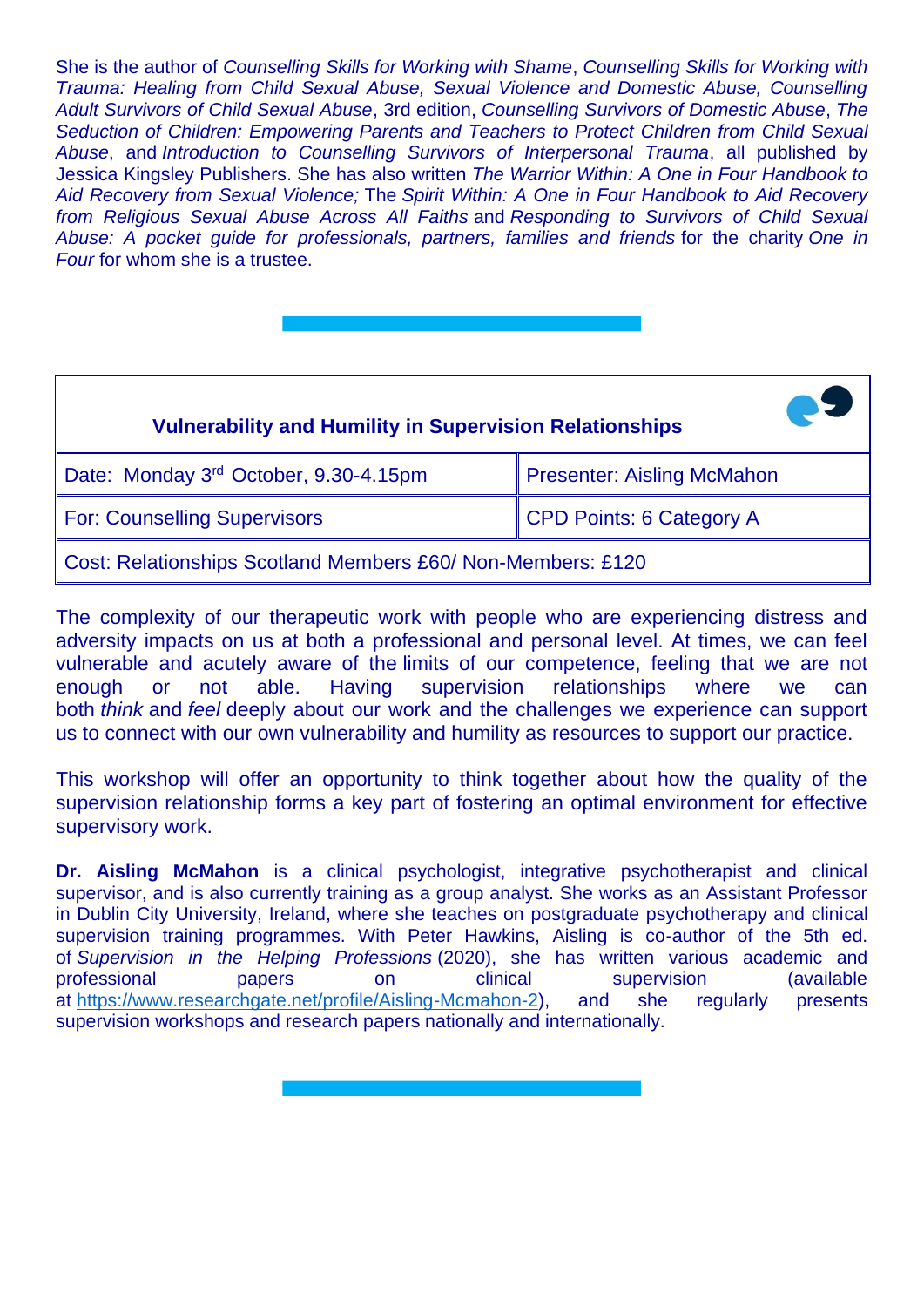| <b>Practice (Alone) Does Not Make Perfect:</b><br><b>Advantages and Challenges of Reflective Practice in Supervision and</b><br><b>Mediation Supervisors' Forum</b> |                                                                  |  |
|---------------------------------------------------------------------------------------------------------------------------------------------------------------------|------------------------------------------------------------------|--|
| Date: Thursday 13 <sup>th</sup> October, 1-4pm and<br>Thursday 27 <sup>th</sup> October, 1-4pm                                                                      | Presenter: Michael D. Lang<br><b>Facilitator: Mhairi Canning</b> |  |
| <b>For: Mediation Supervisors</b>                                                                                                                                   | <b>CPD Points: 6 Category A</b><br>$(1st+2nd session)$           |  |
| Cost: Relationships Scotland Members £30 (1 <sup>st</sup> +2 <sup>nd</sup> session)/<br>Non-members £60 (1st session only)                                          |                                                                  |  |

Reflective practice, as a process for learning from and through experience, has become commonly accepted in helping professions—most particularly, nursing, education, and social work and in supervision of these practitioners. The application of reflective practice to mediation is less well developed, having been introduced to the profession in 2000 in Michael Lang's book, The Making of a Mediator: Developing Artistry in Practice.

Reflective practice is a proven, straightforward process where mediators examine their practice experiences by focusing on puzzling, surprising, and curious situations—whether they are successful interventions or moments of doubt and frustration. Utilising lecture, interactive exercises, and live demonstration in the first session; we will consider the potential impact of reflective practice methods in Mediator Supervision as well as identifying the possible challenges for Supervisors in applying these methods.

The second session is a learning forum available only to mediation supervisors on the Relationships Scotland Register. Mediation supervisors will explore the learning about Reflective Practice and consider its application in their supervision practice.

**Presenter (1<sup>st</sup> session): Michael D. Lang** has been a practicing family mediator for more than 40 years. He is an educator and author; his most recent publication is The Guide to Reflective Practice in Conflict Resolution (2019). Michael currently facilitates 8 monthly reflective practice groups with mediators from North America, Europe and Africa. He is based in Sarasota, Florida. For further information see: [www.thereflectivepractitioner.com](http://www.thereflectivepractitioner.com/) and [www.reflectivepracticeinstitute.com](http://www.reflectivepracticeinstitute.com/)

**Facilitator (2nd session): Mhairi Canning** is the Registration, Supervision and Counselling Practice Manager at Relationships Scotland. She provides support for counselling practice and supervision in the network. She is a qualified and experienced trainer. She has been a Couple Counsellor since 1997 and a Supervisor since 2004. She has a small private practice.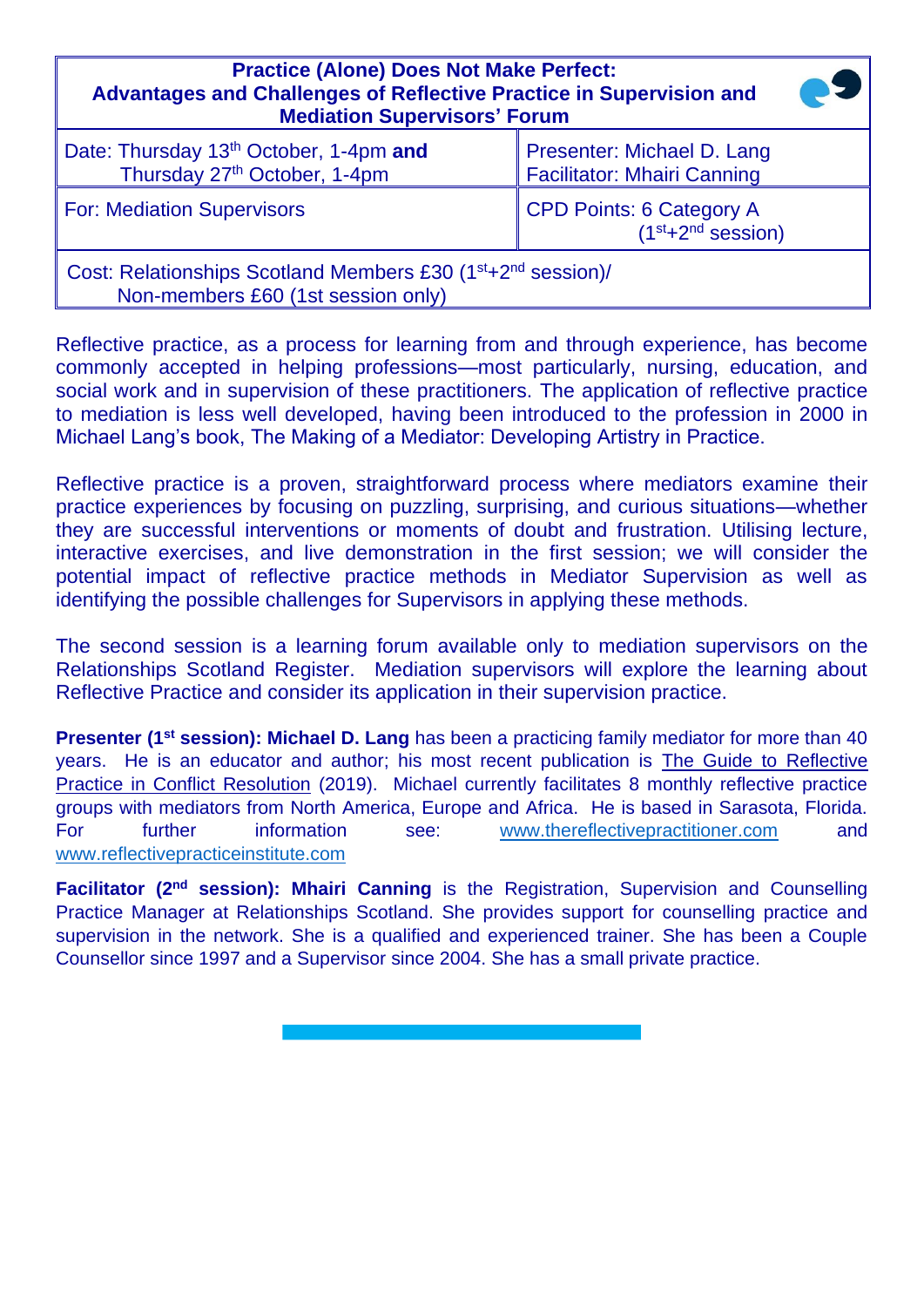| <b>Domestic Abuse Informed Practice and Child Contact Centres:</b><br><b>The Safe &amp; Together Model</b> |                          |  |
|------------------------------------------------------------------------------------------------------------|--------------------------|--|
| Date: Friday 4 <sup>th</sup> November, 10-1pm                                                              | Presenter: Anna Mitchell |  |
| For: Child Contact Centre Services practitioners                                                           | CPD Points: 3 Category A |  |
| Cost: Relationships Scotland Members £30/ Non-Members: £60                                                 |                          |  |

This workshop provides participants with an introduction to, and overview of, domestic abuse informed practice with a focus on the principles of the Safe & Together Model. The Safe & Together Model aims to help change the conversation about how we work with families impacted by domestic abuse perpetrator's behaviours. It is an internationally recognised suite of tools and interventions designed to help professionals become domestic abuse-informed. As a systems change framework, the Model offers language, thinking and practices that help increase accountability for perpetrators as parents, reduce victim blaming and improve outcomes for children and families.

Training in Safe & Together has been undertaken in just under 80% of Scottish Local Authorities and it is being widely adopted across the UK, Australia and the United States. This workshop will introduce participants to practical tools in the Safe and Together Model such as the Multiple Pathways to Harm assessment tool and domestic abuse informed documentation. The workshop will also consider how Child Contact Centre Services practitioners can work with other people in their area who may be using the Safe & Together Model.

**Presenter: Anna Mitchell** is the UK Lead and Organisational Assessment Lead for the Safe & Together Institute. The Institute's mission is to create, nurture and sustain a global network of domestic violence-informed child welfare professionals, communities and systems. Anna has a professional background in social work and she has worked for over twenty years in a variety of operational, strategic and leadership positions in domestic abuse services and local and national government.

| <b>Attachment Narrative Therapy (ANT)</b>                                          |                        |  |  |
|------------------------------------------------------------------------------------|------------------------|--|--|
| Date: Friday 11 <sup>th</sup> November, 9.30-4.15pm                                | Presenter: Rudi Dallos |  |  |
| For: Counsellors (adults and children and young people)   CPD Points: 6 Category A |                        |  |  |
| Cost: Relationships Scotland Members £60/ Non-Members: £120                        |                        |  |  |

The workshop will offer an overview of how ideas from attachment theory, systemic family therapy and narrative therapy can be integrated into work with families, couples and individuals. The approach will be illustrated with clinical examples, including work with autism, self – harm, eating disorders and complex attachment difficulties.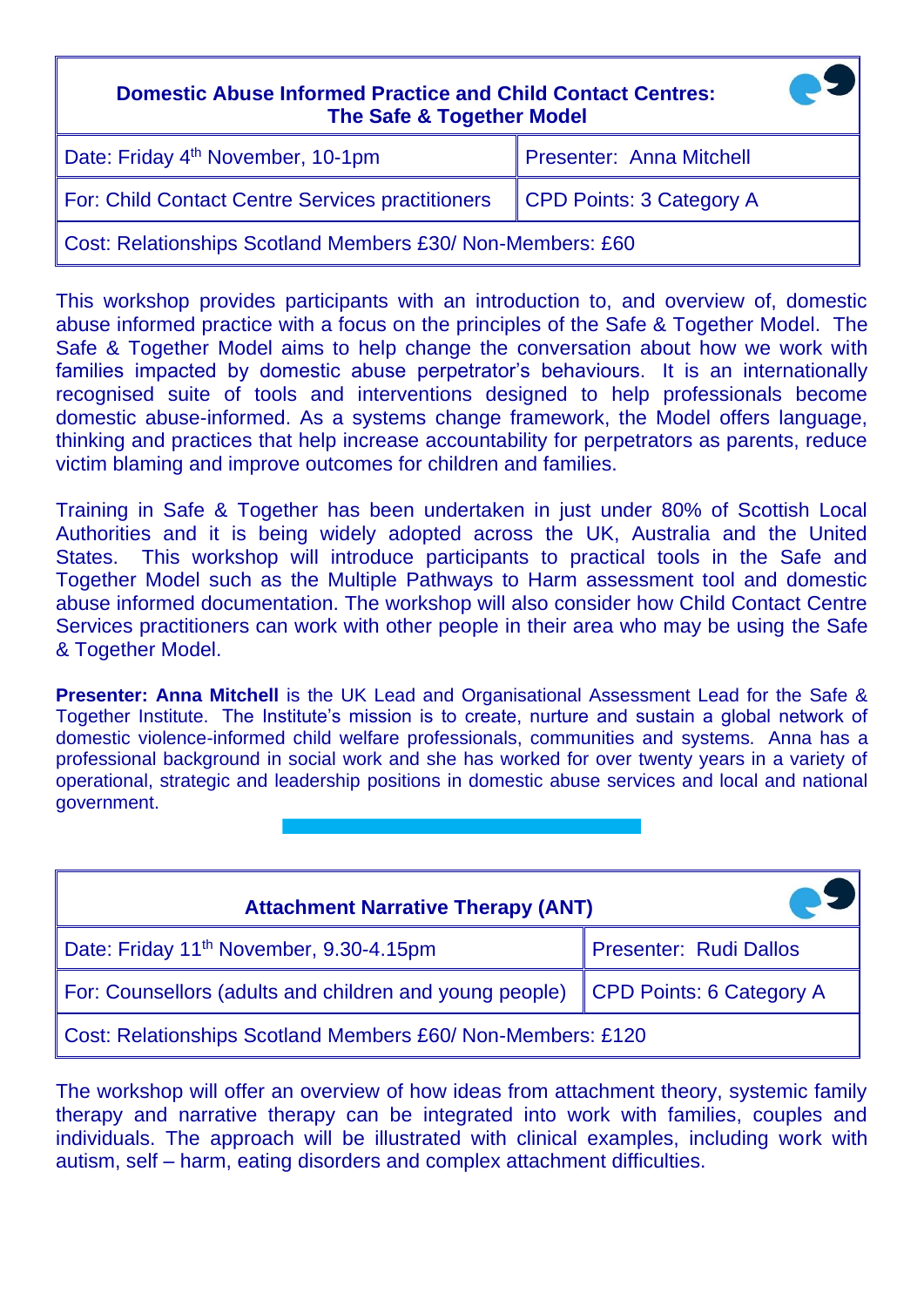The presentation will include illustrations of clinical work with video illustrations of case studies and group activities. There will be opportunity for participants to consider their own cases and this will be facilitated by the use of 'formats for exploration' which offer templates for the application of the approach to participants' own clinical contexts.

This event is aimed at counsellors in a variety of contexts: work with couples, families, children, adults. Some awareness of attachment and systemic ideas will be helpful but core concepts will be explained to enable a broad range of participants to engage with the workshop

**Professor Rudi Dallos** is Emeritus Professor of Clinical Psychology at the University of Plymouth. He has conducted research and engaged in clinical practice with families for over 30 years. Rudi specialises in work with children and conditions such as anorexia, autism, offending behaviours and conduct related problems.

He is the author of several books and articles on the theme including: *An Introduction to Family Therapy, Attachment Narrative Therapy, Formulation in Psychotherapy and Counselling* and *Working Systemically with Attachment Narratives.* Currently, Rudi is engaged in a major research trial with Becky McKenzie to develop and evaluate SAFE, an ANT based intervention for families with a child diagnosed with autism.

### **Alternative Approaches: Insight Mediation, Therapeutic Family Mediation and Transformative Mediation**

| Date: Thursday 17th November, 9.30-4.15pm | Presenter: Michael Jacobs |  |
|-------------------------------------------|---------------------------|--|
| <b>For: Family Mediators</b>              | CPD Points: 6 Category A  |  |

Cost: Relationships Scotland Members £60/Non-Members: £120

Family mediators often describe their practice as eclectic, facilitative or integrated. These terms signify our willingness to do what we feel would be most useful for the clients, without worrying too much about whether it aligns with any particular theory or model. There is something to be said about this degree of flexibility. There is also something to be said about the ability to practice within a given framework, so that there is a sense of consistency and coherence.

This workshop draws on three different mediation models – Therapeutic Family Mediation, Transformative Mediation and Insight Mediation – to begin to explore some of the theoretical territory that we might wish to inhabit and draw upon in our work. The workshop is designed to be interactive, working with scenarios to illustrate the similarities and differences of each of the mediation models.

The purpose of a theory is to help guide practice. In the absence of any theoretical base, the danger is that we revert to pragmatism, which can easily justify any behaviour that leads to an agreement. If mediation is truly a professional discipline, then we need to spend some time identifying what it is we are disciplined about.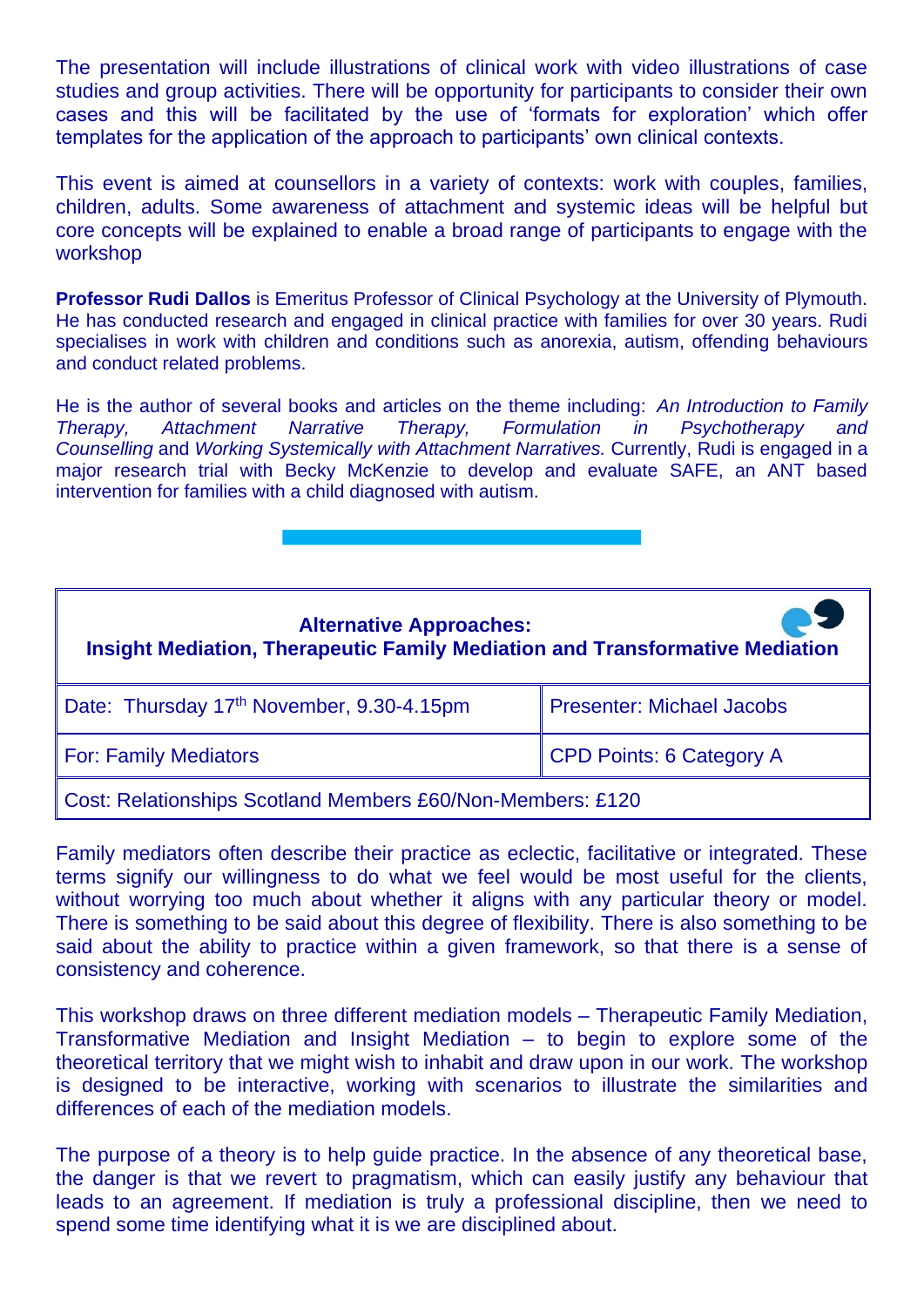**Michael Jacobs** has been a practicing family mediator for the past twenty eight years. He continues to mediate because it is one of the few jobs that never get boring -- frustrating, perplexing, surprising and exhausting, but never boring. In addition to family mediation, he also has experience in a range of other mediation contexts including workplace, neighbourhood, doctor/patient, parent/teacher and elder mediation. He earned an MSc from Birkbeck College in Conflict Resolution and Mediation. He currently lives in Herefordshire and spends more time than he would wish mowing the lawn.

### **LEARNING EXCHANGE EVENTS – SAVE THE DATE**

Thank you to the practitioners that attended the Learning Exchange Events in March and shared their feedback. Relationships Scotland are offering a further two Learning Exchange events, one for counsellors and one for mediators, focused on different topic areas. These events are open to Relationships Scotland Members only. They are free and attendance could be used for Category B CPD points.

Save the date and look out for booking details and further information.

| Thursday 29 <sup>th</sup> September<br>9.30-12noon | <b>Learning Exchange: Mediators</b><br><b>Topic: Exploring Young People and Families</b><br><b>Mediation</b> | <b>FREE</b> to<br><b>Relationships</b><br><b>Scotland</b><br><b>Members</b> |
|----------------------------------------------------|--------------------------------------------------------------------------------------------------------------|-----------------------------------------------------------------------------|
| Friday 30 <sup>th</sup> September<br>9.30-12noon   | <b>Learning Exchange: Counsellors</b><br><b>Topic: Sharing Counselling Techniques Online</b>                 | <b>FREE</b> to<br><b>Relationships</b><br><b>Scotland</b><br><b>Members</b> |

#### **SHARE YOUR EXPERTISE**

Relationships Scotland's CPD programme is one way of sharing learning and expertise across the Relationships Scotland Network. If you are an experienced practitioner/trainer in a Member Service and have an idea for a CPD event that you could present as part of the National Programme we would be delighted to hear from you.

Please contact Sonia Bruce, CPD Manager with a brief summary of the event or arrange a time to explore your idea further, [sonia.bruce@relationships](mailto:sonia.bruce@relationships-scotland.org.uk)[scotland.org.uk](mailto:sonia.bruce@relationships-scotland.org.uk)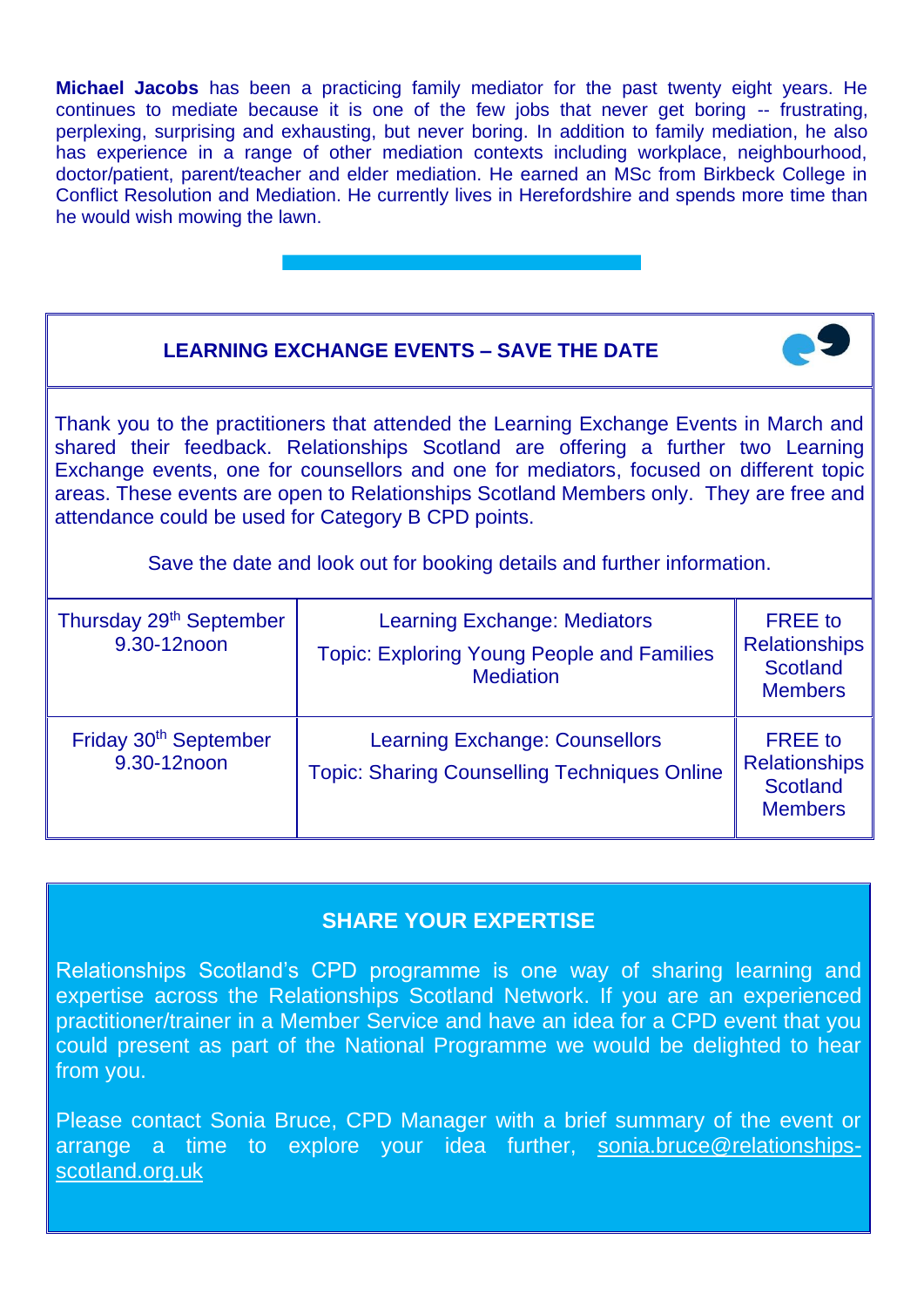#### **HOW TO BOOK**

Relationships Scotland CPD events are for practitioners who are currently working in any capacity for a Service that is a Member of Relationships Scotland. They may be open to practitioners from external organisations when spaces are available. Booking forms are available from the Relationships Scotland website: [https://www.relationships-scotland.org.uk/about-us/training-and](https://www.relationships-scotland.org.uk/about-us/training-and-cpd)[cpd](https://www.relationships-scotland.org.uk/about-us/training-and-cpd) .

- Practitioners who are **self-funding** can book a place by using the **Booking Form**.
- Practitioners that are booking through their **Member Service** must ask the Service to make the booking on their behalf.

If you have any questions about the booking process please contact Cassie Bremner or Liz Thackwray [cassie.bremner@relationships-scotland.org.uk](mailto:cassie.bremner@relationships-scotland.org.uk) or [liz.thackwray@relationships](mailto:liz.thackwray@relationships-scotland.org.uk)[scotland.org.uk](mailto:liz.thackwray@relationships-scotland.org.uk)

#### **CANCELLATION POLICY**

- Cancellation 11 days or more before the date of the event: 100% refund
- Cancellation between 10 days and 4 days before the date of the event: 50% refund
- Cancellation 3 days or less before the date of the event: no refund, but services can send a replacement.

If a course or event is cancelled by Relationships Scotland (because of insufficient numbers or unforeseen circumstances) then all fees will be fully refunded. Unfortunately, we are unable to reimburse out of pocket expenses, such as travel and accommodation.

In exceptional circumstances, Member Services or individuals may request a refund of the cost of CPD event or a free place at a future event. Examples of exceptional circumstances include, for example, the admission to hospital at short notice or a family bereavement. Requests for refunds and/or free places at future events will be considered by the Office Bearers Group (Chair, Vice-Chair and Treasurer of the National Office). All requests for refunds and/or free places at future events should be made in writing or by e-mail to the CPD Manager, [sonia.bruce@relationships](mailto:sonia.bruce@relationships-scotland.org.uk)[scotland.org.uk](mailto:sonia.bruce@relationships-scotland.org.uk)

#### **ACCESSING THE EVENT ONLINE**

**SYSTEM REQUIREMENTS:** The session will be delivered using the Zoom platform. You can attend this webinar from anywhere using a compatible computer or tablet connected to the internet. You will need to download Zoom to access the session:<https://zoom.us/> Please make sure you have the most recent version of Zoom. Please note, some organisations have additional security settings that may prevent you from accessing the CPD event on an organisational device.

Please also ensure that you have the required bandwidth and internet speed. You can test whether you are able to join a Zoom meeting here:<https://zoom.us/test> Relationships Scotland are unable to provide refunds when there are issues with a participant's IT which prevent them from accessing the CPD event. Please contact the CPD Manager if you are unsure about the use of the technology [sonia.bruce@relationships-scotland.org.uk](mailto:sonia.bruce@relationships-scotland.org.uk)

**ACCESSING THE EVENT:** A link to the session will be sent out a few days before the event. Please ensure that the email address to which the link should be sent is clear in the Booking Form. It is also important that the Zoom account uses the same name that you used to register for the event. The Relationships Scotland CPD Host will use this information to admit participants into the event and to confirm attendance certificates. The username for your Zoom account can be amended by signing into Zoom and going to the profile section of your account.